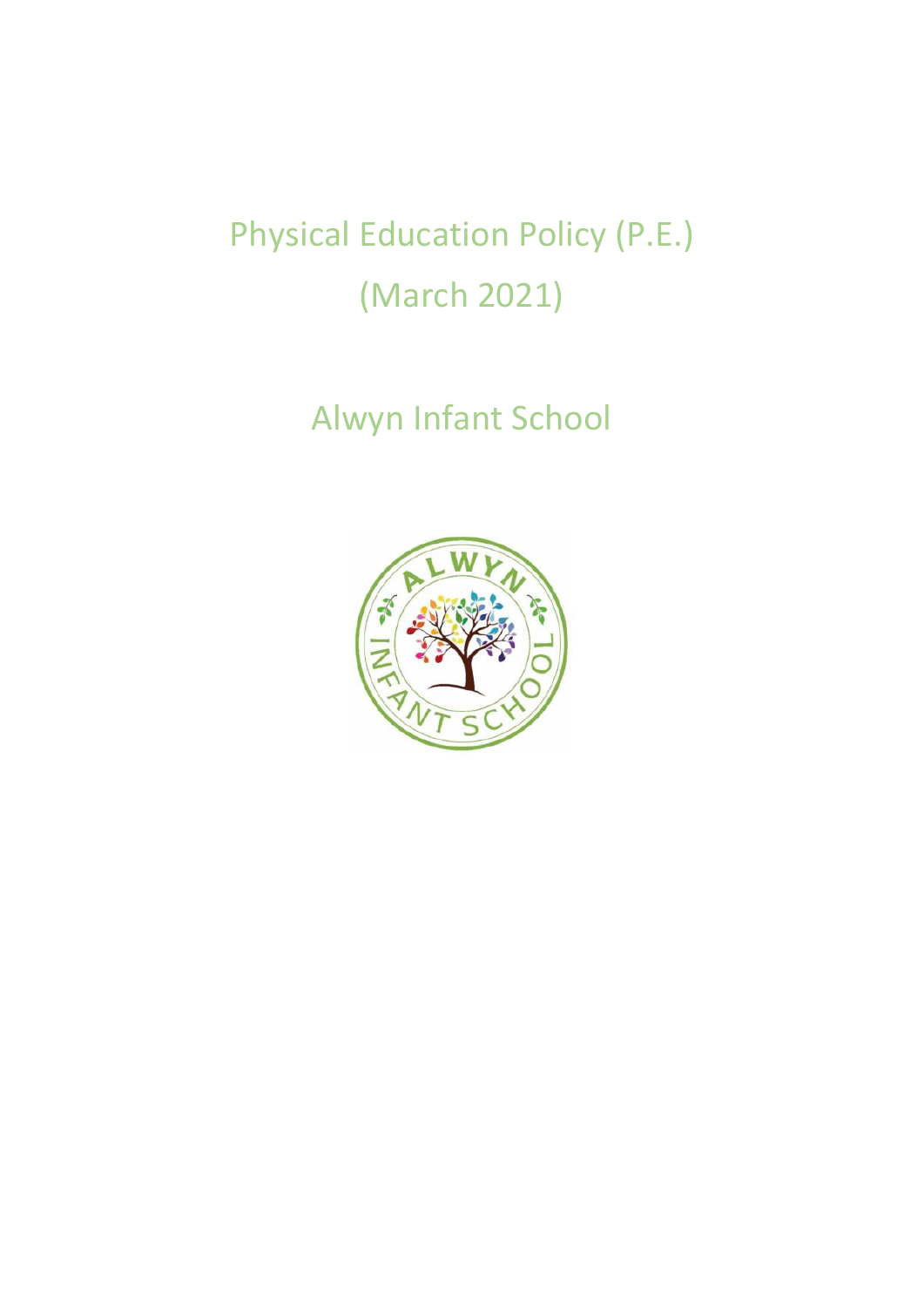# Physical Education (P.E.) Policy Updated March 2021

#### Aims and objectives

P.E. develops the children's knowledge, skills and understanding, so that they can perform with increasing competence and confidence in a range of physical activities. These include dance, games, gymnastics, swimming and water safety, athletics and outdoor adventure activities. P.E. promotes an understanding in children of their bodies in action. It involves thinking, selecting and applying skills, and it promotes positive attitudes towards a healthy lifestyle. Thus, we enable the children to make informed choices about physical activity throughout their lives. Our objectives in the teaching of P.E. are to: enable children to develop and explore a range of sports and physical skills with increasing control and coordination; encourage children to work and play with others in a range of group situations; develop the ways in which children perform skills, and apply rules and conventions, for different activities; show children how to improve the quality and control of their performance; teach children to recognise and describe how their bodies feel during exercise; develop the children's enjoyment of physical activity and sport through creativity and imagination; develop an understanding in children of how to succeed in a range of sports and physical activities, and how to evaluate their own success; provide specialist support where individual children have particular gifts or talents.

#### Teaching and learning

We use a variety of teaching and learning styles in P.E. lessons. Our principal aim is to develop the children's knowledge, skills and understanding, and we do this through a mixture of whole-class teaching, team teaching with sports coaches and individual and group activities. Teachers draw attention to good examples of individual performance as models for the other children, and they encourage the children to evaluate their own work as well as the work of other children. Within lessons, we give the children the opportunity both to collaborate and to compete with each other, and they have the opportunity to use a wide range of resources. In all classes, children have a wide range of physical ability. Whilst recognising this, we provide suitable learning opportunities for all children by matching the challenge of the task to the ability of the child. We achieve this through a range of strategies: setting common tasks that are open-ended and can have a variety of outcomes; setting tasks of increasing difficulty; grouping children by ability, and setting different tasks for each group (e.g. different games); providing a range of challenge through the provision of different resources (e.g. different gymnastics equipment).

#### P.E. curriculum planning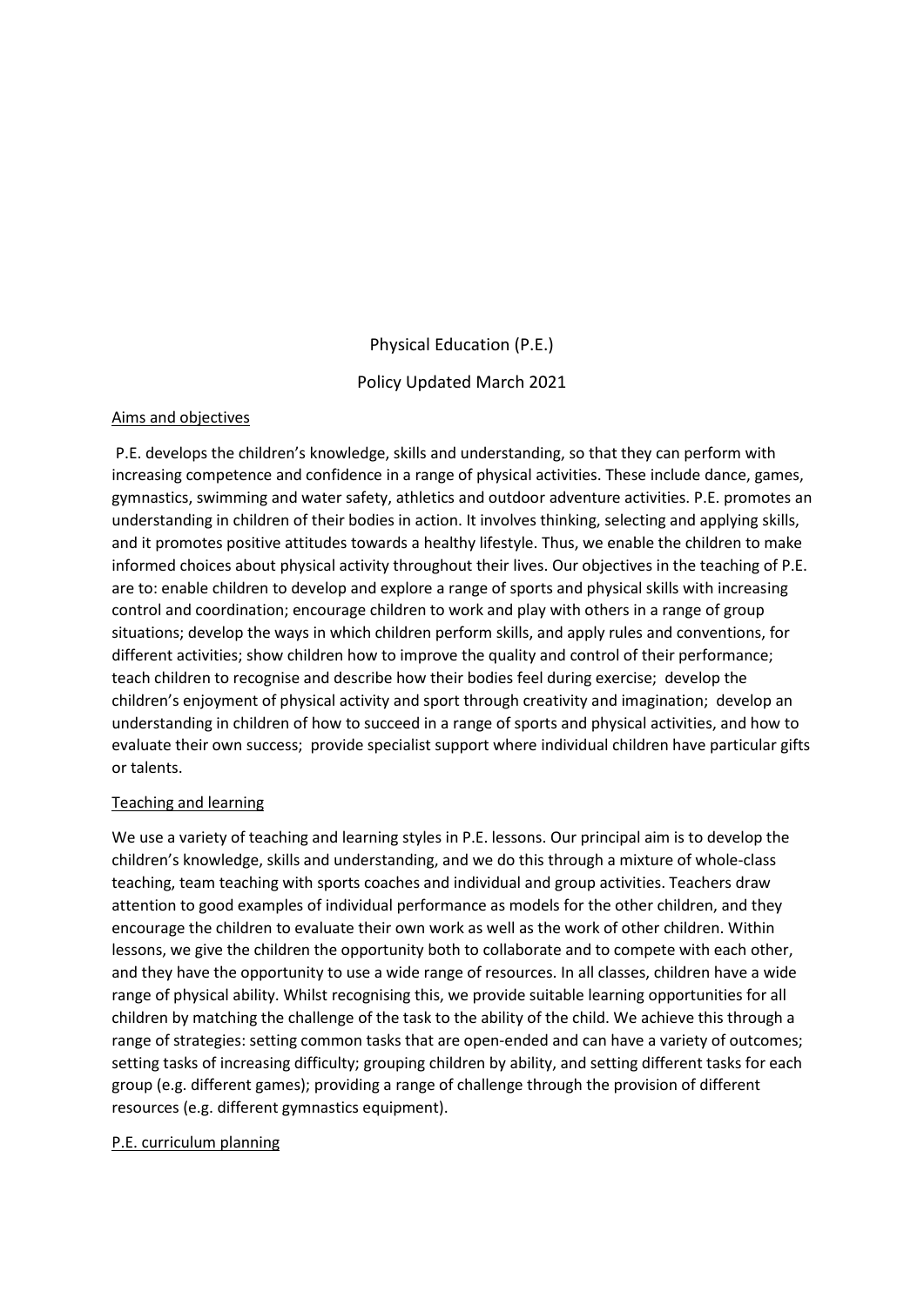P.E. is a foundation subject in the National Curriculum. We use the national programme of study as the basis for curriculum planning in P.E. As required, we teach dance, games and gymnastics at Key Stage 1. The Governors of the school have decided that we will also follow the guidelines for Key Stage 1 in relation to swimming activities and water safety (for Year Two).

The curriculum planning in P.E. is carried out in three phases (long-term, medium-term and shortterm). The long-term plan maps out the P.E. activities covered in each term during the key stage. The P.E. subject leader (Miss Parsons) works with our sports coaches to devise plans to cover the different areas of P.E. We have medium-term plans that give the details of each unit of work for each term. These plans define what we teach, and ensure an appropriate balance and distribution of work across each term. The subject leader keeps and reviews these plans. Each P.E. lesson will list the specific learning objectives and expected outcomes, and gives details of how the lesson will to be taught. P.E. activities are planned so that they build upon the prior learning of the children.

#### The Early Years Foundation Stage

We encourage the physical development of our children in our reception classes as an integral part of their work. As reception is part of the Early Years Foundation Stage, we relate the physical development of the children to the objectives set out in the Early Learning Goals, which underpin the curriculum planning for children aged three to five years of age. We encourage the children to develop confidence, control of the way they move, and care in the handling of tools and equipment. We give all children the opportunity to undertake activities that offer appropriate physical challenge, both indoors and outdoors, using a wide range of resources to support specific skills.

#### Contribution of P.E. to teaching in other curriculum areas

**English** - P.E. contributes to the teaching of English in our school by encouraging children to describe what they have done, and to discuss how they might improve their performance. We teach drama where children consider how they can move their bodies and become different characters. Throughout the year we invite 'Perform' (a drama workshop), to visit and lead different themed drama pieces.

**Mathematics**- P.E. contributes to the teaching of mathematics by encouraging children to measure and record what they do accurately. Many games incorporate maths skills by counting and adding points.

**Personal, social and health education (PSHE) and citizenship** -P.E. contributes to the teaching of PSHE and citizenship. Children learn about the benefits of exercise and healthy eating, and how to make informed choices about these things. They also gain experience in working as part of a team or being a team leader. It can also play an important part in promoting a child's self-esteem. **Spiritual, moral, social and cultural development** -The teaching of P.E. offers opportunities to support the social development of our children through the way in which we expect them to work with each other in lessons. Groupings allow children to work together, and give them the chance to discuss their ideas and performance. Their work in general enables them to develop a respect for other children's levels of ability, and encourages them to cooperate across a range of activities and experiences. Children learn to respect and work with each other, and develop a better understanding of themselves and of each other.

# P.E. and inclusion

We teach P.E. to all children, whatever their ability or individual needs. P.E. forms part of the school curriculum policy to provide a broad and balanced education to all children. Through our P.E. teaching, we provide learning opportunities that enable all pupils to make good progress. We strive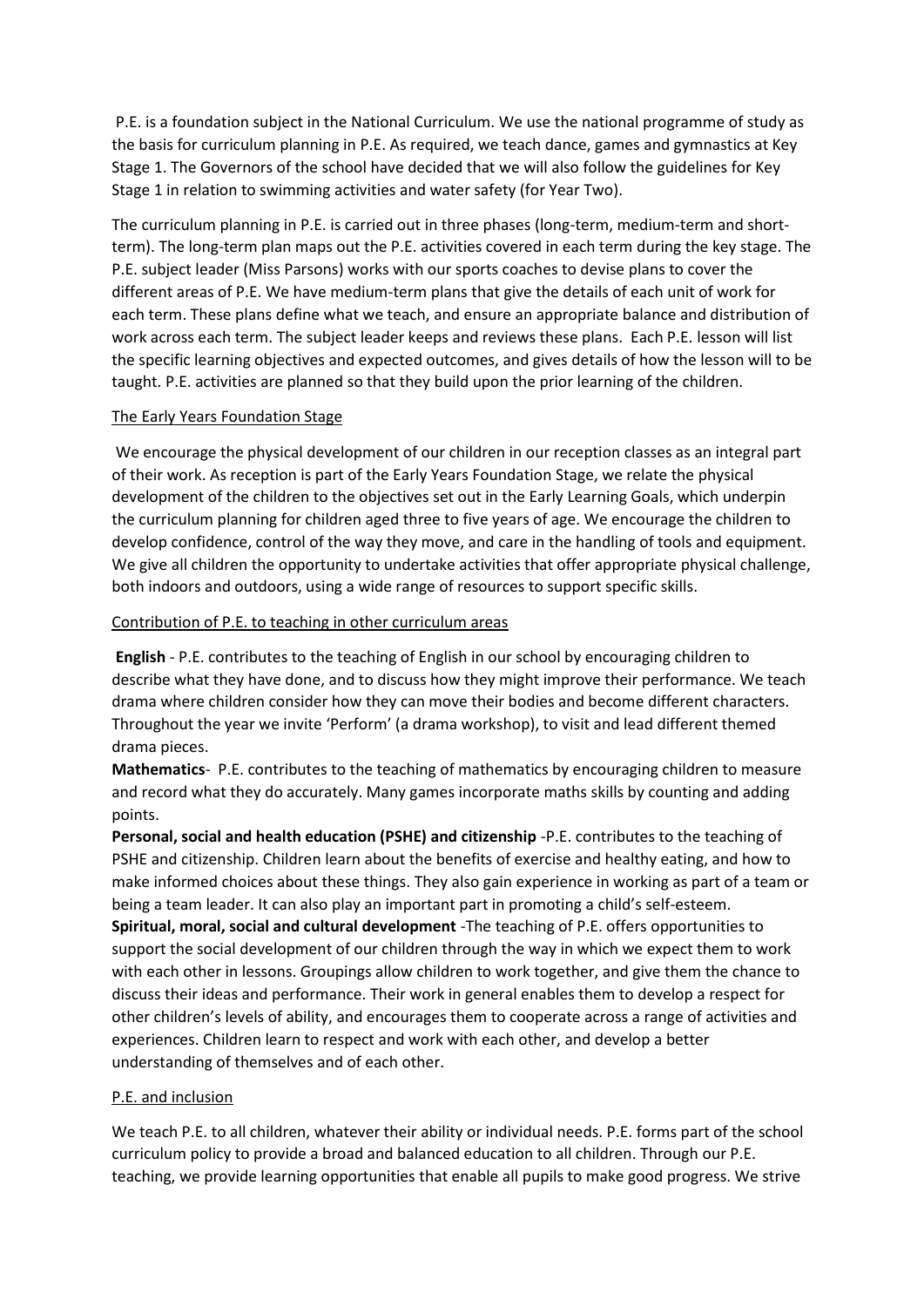hard to meet the needs of those pupils with special educational needs, those with disabilities, those with special gifts and talents, and those learning English as an additional language, and we take all reasonable steps to achieve this. For further details, see separate documents on Special Educational Needs, Highly Able children, Equality and English as an Additional Language (EAL). When progress falls significantly outside the expected range, the child may have special educational needs. By working closely with sports coaches, we are able to look at and discuss a range of factors – equipment, teaching style, differentiation – so that we can take some additional or different action to enable the child to learn more effectively. P.E. can sometimes contribute to a child's targets as set out in their Provision Grid. For example, this occurs where an individual target is related to physical development or social interaction. Teachers will have regard to such targets when setting tasks for P.E. lessons. We enable all pupils to have access to the full range of activities involved in learning P.E. Where children are to participate in activities outside our school (e.g. a sports event at another school), we carry out a risk assessment prior to the activity, to ensure that the activity is safe and appropriate for all pupils.

#### Assessment

Pupils are encouraged to evaluate their own work and each other where they suggest ways in which to improve. Assessment is made through questioning children, a development plan and a review tool. Our PE provider, MNR Coaching, assesses the children on their progress throughout the year, using their assessment tracker system. This enables our coach to extend the learning of the children, and provide specific support where needed.

#### Resources

There is a wide range of resources to support the teaching of P.E. across the school. We keep most of our small equipment in the P.E. store cupboard, and this is accessible to children only under adult supervision. The hall contains a range of large apparatus, and we expect the children to help to set up and put away this equipment as part of their work. By so doing, the children learn to handle equipment safely. The children use the field for games and athletics activities, and the local swimming pool for swimming lessons.

#### Health and safety (PE kits)

We ensure that all general health and safety requirements apply in P.E. lessons and all sporting activities. We encourage the children to consider their own safety and the safety of others at all times. P.E kit should consist of the Alwyn P.E. t-shirt or a plain white t-shirt, black, white or green shorts/ black, white or green joggers. Children should wear trainers or plimsolls and their Alwyn jumper/ cardigan. Bare feet are essential for gymnastics. Children should not wear a tracksuit or any clothing which covers the back of the knee or below the knee as it is dangerous for children when climbing on the apparatus in case they slip off. Trainers/plimsolls must be worn for games/athletics. It is not appropriate for children to wear their school shoes for sports lessons. Tracksuits may be worn when P.E. is outside. The Governing Body expects the teachers to set a good example by wearing appropriate clothing when teaching P.E.

As in our school handbook, jewellery should not be worn to school. Religious jewellery should be removed before any physical activity, or a disclaimer should be signed by the child's parent/carer to say that they accept all responsibility for their child wearing jewellery in school. Earrings should be removed or taped over before school on P.E days. If this is not done, teachers will tape over studs with low tac tape, but it will not be removed before the child goes home.